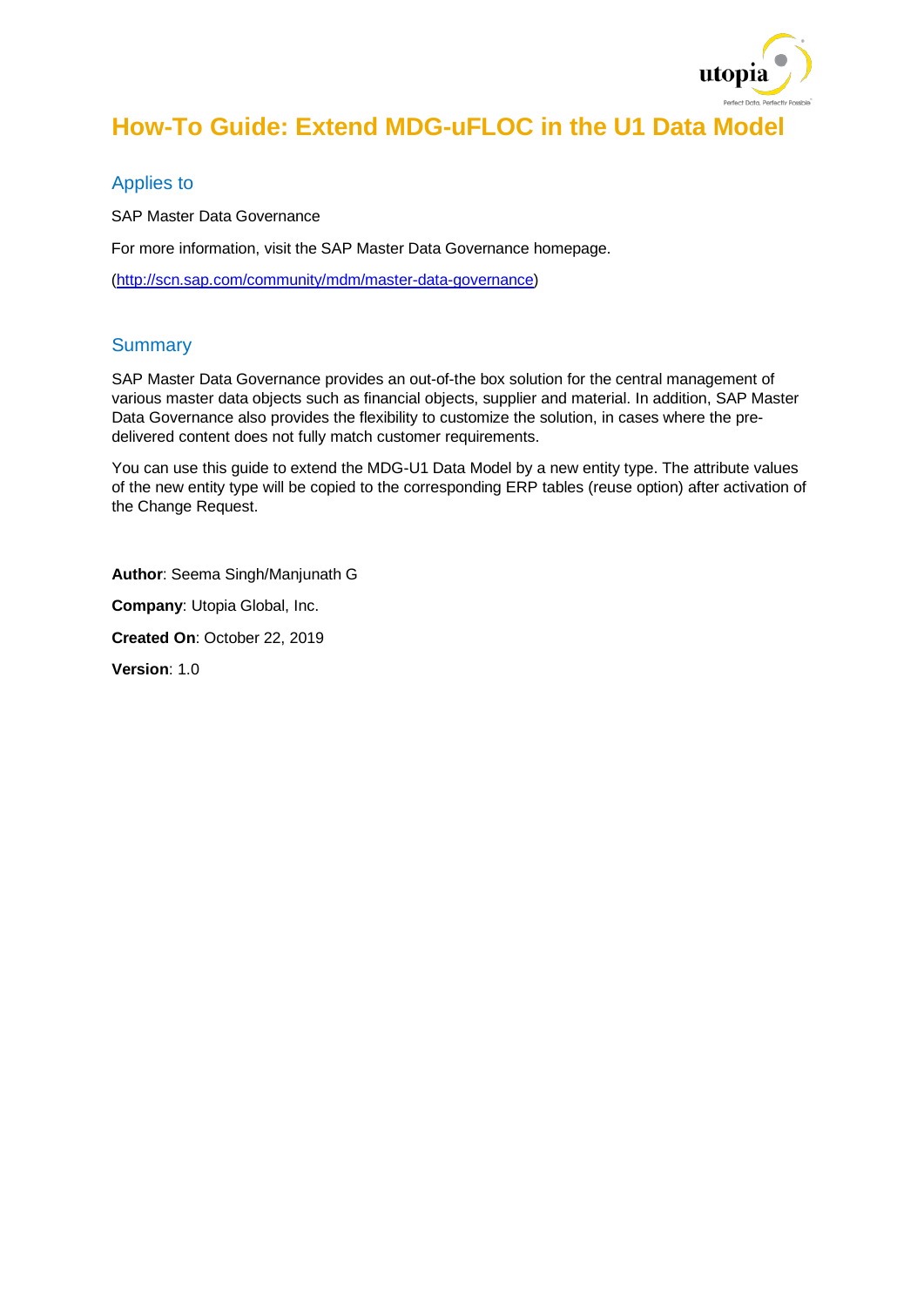

# **Table of Contents**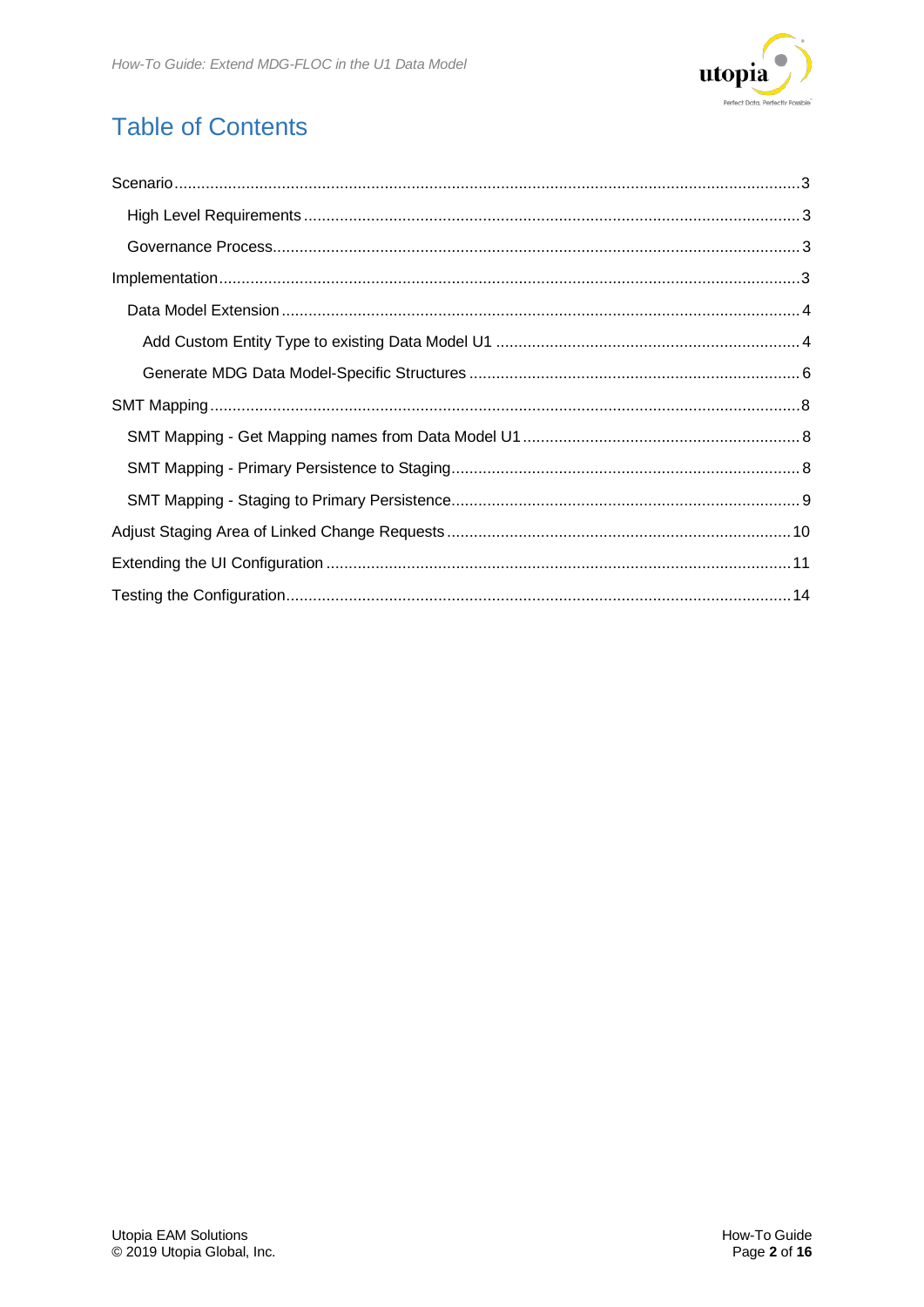

# <span id="page-2-0"></span>Scenario

## <span id="page-2-1"></span>High Level Requirements

The business requires the new attributes as part of the MDG Functional Location Data Model.

You want to extend the (Type1) entity type **FUNCLOC** to include attributes: ZZNAME, ZZID. **Data Model <b>Entity Type 1** Entity Type 4





### <span id="page-2-2"></span>Governance Process

The default governance process delivered with MDG will be used. No changes to the governance process are necessary as part of this scenario.



*Figure: Functional Location processing in Master Data Governance*

# <span id="page-2-3"></span>Implementation

Two major building blocks make up the implementation of the entity type extension. In the first phase, you extend the MDG Data Model. In the second phase, you extend the user interface to include the new entity type.

The following flow diagram shows the detailed implementation steps. It is recommended that you use it as an orientation.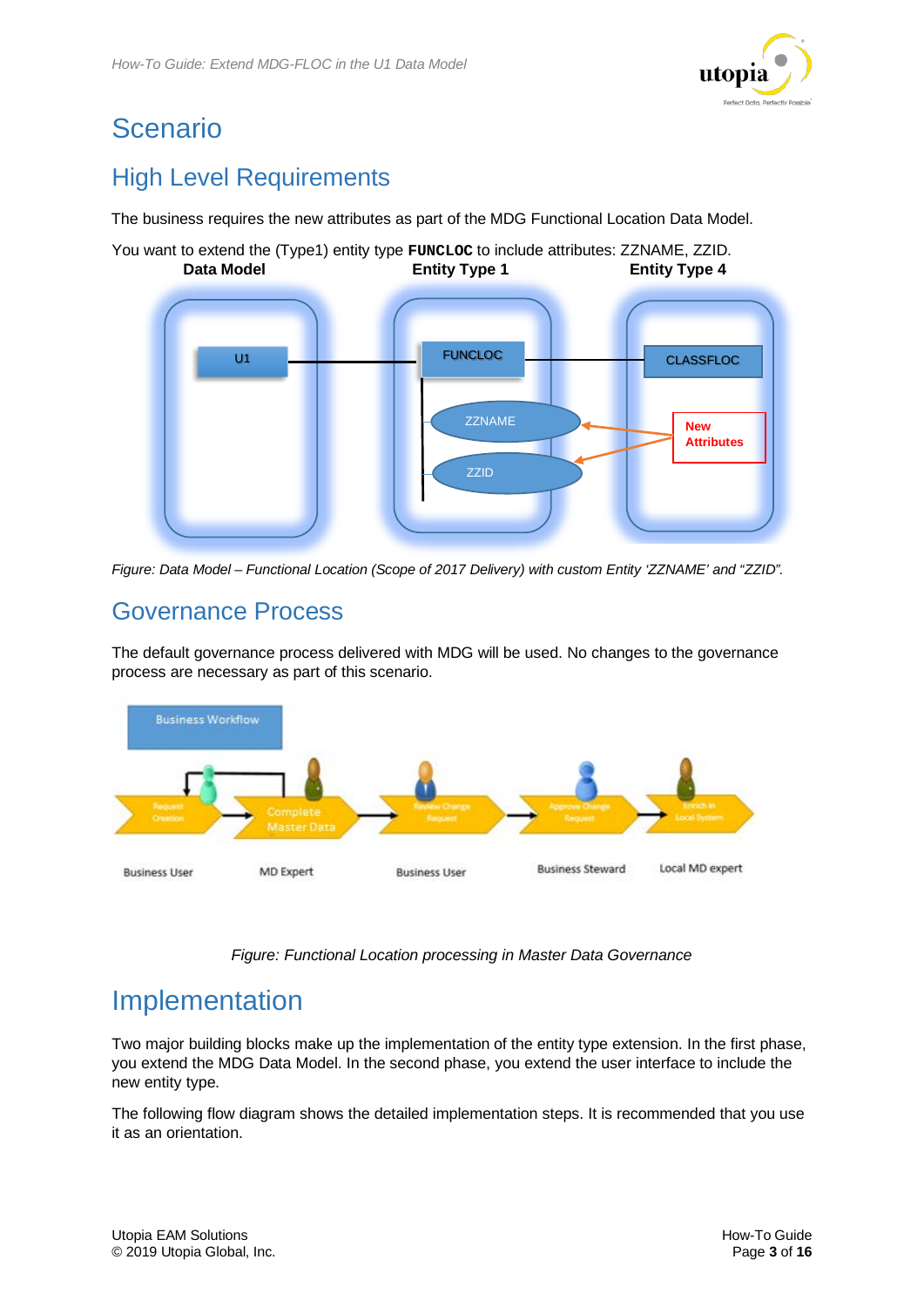



Figure: Implementation steps for re-use Entity-Type extension

### <span id="page-3-0"></span>Data Model Extension

You want to extend the MDG Data Model for Functional Location (U1) by the additional new Entity ZITO\_NAME and ZITO\_ID. The following fields from IFLOT table should be modelled as attribute of entity type in MDG.

|                          | <b>Dictionary: Display Table</b>                                                     |  |                                           |                  |                |               |                                              |  |  |
|--------------------------|--------------------------------------------------------------------------------------|--|-------------------------------------------|------------------|----------------|---------------|----------------------------------------------|--|--|
|                          | ○ ○   ⑨ ◎ 哈   命 / 论   晶 三 回 日   調 冊<br><b>Technical Settings</b><br>Append Structure |  |                                           |                  |                |               |                                              |  |  |
| <b>Transparent Table</b> | <b>IFLOT</b>                                                                         |  | Active                                    |                  |                |               |                                              |  |  |
| <b>Short Description</b> |                                                                                      |  | Functional Location (Table)               |                  |                |               |                                              |  |  |
| <b>Attributes</b>        |                                                                                      |  | <b>Fields</b><br>Delivery and Maintenance | Input Help/Check |                |               | Currency/Quantity Fields<br><b>Indexes</b>   |  |  |
|                          |                                                                                      |  |                                           |                  |                |               |                                              |  |  |
| <b>diese</b>             |                                                                                      |  | <b>Vrida</b><br>LR                        | Search           |                | Built-In Type | 69                                           |  |  |
| Field                    |                                                                                      |  | Key Ini Data element                      | Data Type        | Length Deci    |               | Short Description                            |  |  |
| . APPEND                 |                                                                                      |  | DIACL IFLOT APP  STRU                     |                  | $\circ$        |               | 0 Logbook Tech.Location Append               |  |  |
| <b>FLLB DUTY</b>         |                                                                                      |  | DIACL DUTY                                | <b>CHAR</b>      |                |               | 0 Logbook Duty                               |  |  |
| <b>FLLB HIDE</b>         |                                                                                      |  | DIACL HIDE                                | <b>CHAR</b>      |                |               | O Hide Logbook Display                       |  |  |
| . APPEND                 |                                                                                      |  | IFLOT INC SR AP  STRU                     |                  | $\circ$        |               | 0 Enhancements to Shift Note/Report          |  |  |
| IFLOT SRTYPE             |                                                                                      |  | ILOM SR SRTYPE                            | <b>CHAR</b>      | 10             |               | 0 Shift Report Type for Object               |  |  |
| IFLOT SNTYPE             |                                                                                      |  | ILOM SN SNTYPE                            | <b>CHAR</b>      | $\overline{2}$ |               | ONotification Type for Shift Note for Object |  |  |
| . APPEND                 |                                                                                      |  | <b>ZZEXTENSION TEST STRU</b>              |                  | $\circ$        |               | 0 Extensibility testing                      |  |  |
| ZITO ID                  |                                                                                      |  | ZZITO ID                                  | <b>CHAR</b>      | 10             |               | 0User ID                                     |  |  |
| <b>ZITO NAME</b>         |                                                                                      |  | ZZITO NAME                                | <b>CHAR</b>      | 40             |               | OData Element for User Name                  |  |  |

### <span id="page-3-1"></span>Add Custom Entity Type to existing Data Model U1

Use the following steps to add attributes to existing Entity Type.

1. Log into system for cross client maintenance.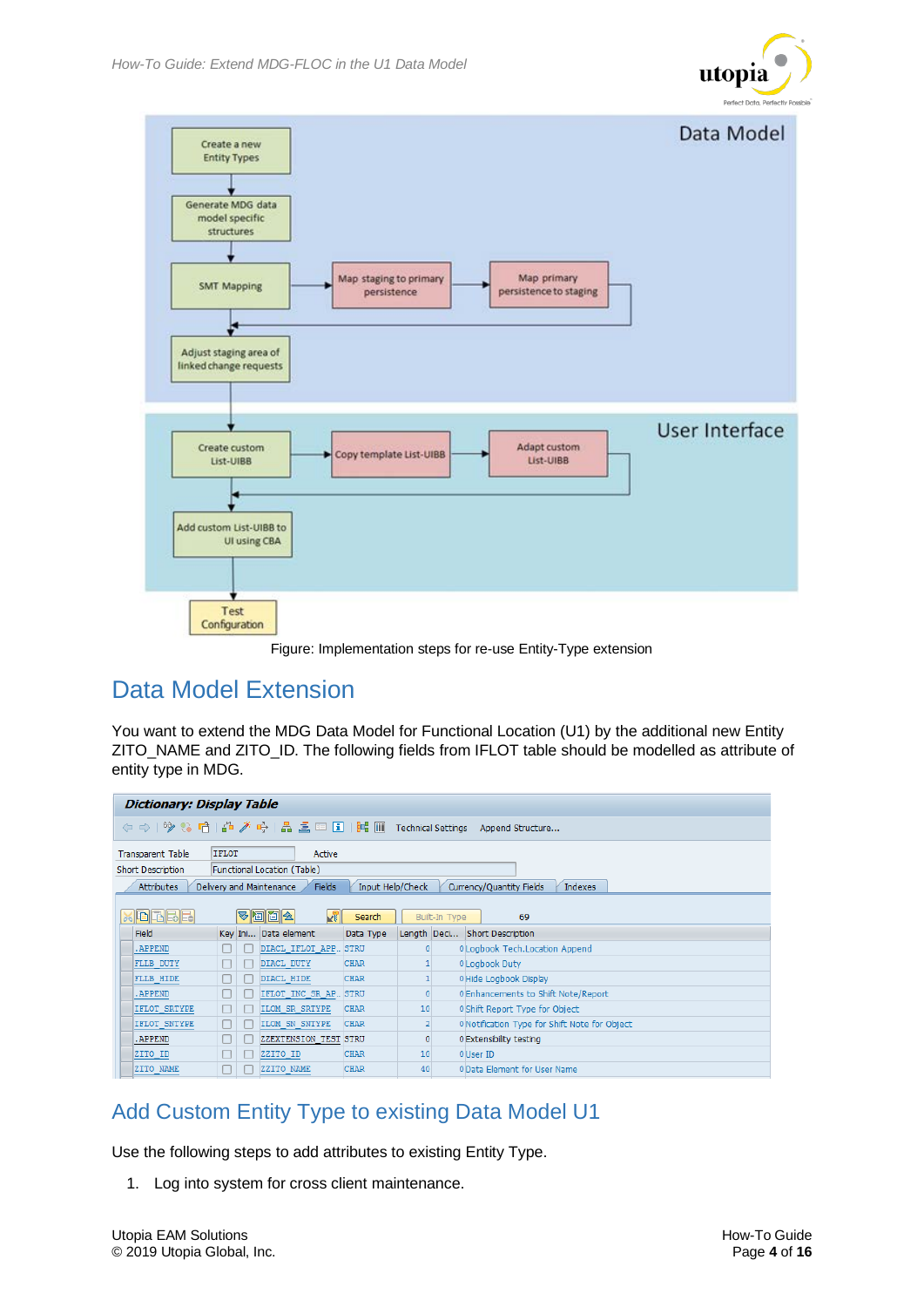

2. Start Customizing for Master Data Governance (transaction MDGIMG). Go to > General Settings > Configuration Workbench > Select Data Model U1 > Click the "Edit" button > In the left-hand table with the list of Entity Types click the "New" button.

| Master Data Governance, Central Governance        |  |  |  |  |  |  |  |  |  |
|---------------------------------------------------|--|--|--|--|--|--|--|--|--|
| General Settings                                  |  |  |  |  |  |  |  |  |  |
| Technical Settings for Master Data                |  |  |  |  |  |  |  |  |  |
| Data Modeling                                     |  |  |  |  |  |  |  |  |  |
| Edit Data Model<br>$\rightarrow$                  |  |  |  |  |  |  |  |  |  |
| Define Business Object Type Codes                 |  |  |  |  |  |  |  |  |  |
| Define Entity Type to Be Used by Business         |  |  |  |  |  |  |  |  |  |
| Define Prefixes for Internal Key Assignment       |  |  |  |  |  |  |  |  |  |
| Define Authorization Relevance per Entity 1       |  |  |  |  |  |  |  |  |  |
| F3 (b)<br>Generate Data Model-Specific Structures |  |  |  |  |  |  |  |  |  |
| Create and Edit Mappings                          |  |  |  |  |  |  |  |  |  |
| <b>Extend Mappings</b>                            |  |  |  |  |  |  |  |  |  |
| UI Modeling                                       |  |  |  |  |  |  |  |  |  |
| Data Quality and Search                           |  |  |  |  |  |  |  |  |  |
| Process Modeling                                  |  |  |  |  |  |  |  |  |  |
| Data Replication                                  |  |  |  |  |  |  |  |  |  |
| Value Mapping                                     |  |  |  |  |  |  |  |  |  |
| Key Mapping                                       |  |  |  |  |  |  |  |  |  |
| Data Transfer                                     |  |  |  |  |  |  |  |  |  |
| Configuration Workbench                           |  |  |  |  |  |  |  |  |  |
|                                                   |  |  |  |  |  |  |  |  |  |

- 3. Add the attributes of Entity Type FUNCLOC as shown in the following screen.
- 4. Save your settings.

It is recommended to assign a Search Help to a Data Elem*e*nt in exceptional circumstances. If you do this, the input help executes the search help instead of reading the data in the check table or the fixed values of data element's domain.

In the following steps, you define new entity types that are needed to define the key fields using relationships.

|                        |                                | Data Model: U1, Utopia EAM Solution for MDG |                  |                               |          | <b>O</b> Check Activate       | Active Area                  |            | Adjust Change Requests |                        |       |         |         |               |                          |
|------------------------|--------------------------------|---------------------------------------------|------------------|-------------------------------|----------|-------------------------------|------------------------------|------------|------------------------|------------------------|-------|---------|---------|---------------|--------------------------|
| <b>Entity Types</b>    |                                |                                             |                  |                               |          |                               |                              |            |                        |                        |       |         |         |               |                          |
| <b>Entity Type</b>     | $\hat{\phantom{a}}$<br>SU Type | <b>Details: FUNCLOC</b>                     |                  |                               |          |                               |                              |            |                        |                        |       |         |         |               |                          |
| <b>EVTID</b>           | 3                              | <b>Attributes</b><br>General                |                  | <b>Incoming Relationships</b> |          | <b>Outgoing Relationships</b> | <b>Business Object Types</b> |            | Hierarchies            | <b>Structure Names</b> |       |         |         |               |                          |
| <b>FLBOMHDR</b>        | $\overline{1}$                 |                                             |                  |                               |          |                               |                              |            |                        |                        |       |         |         |               | $\partial_{\mathcal{F}}$ |
| FLBOMITEM 4            |                                | <b>『in *Attribute</b>                       | <b>Key Field</b> | Descrip                       | Data El  | Currency/                     | Required                     | No Existe  | Search                 | Structur               | Field | Generat | Standar | <b>Status</b> |                          |
| <b>FLBOMSBIT</b>       | $\overline{4}$                 | <b>VKGRP</b>                                | П                | Sales Group VKGRP             |          |                               | □                            | □          |                        |                        |       | $\Box$  |         |               |                          |
| <b>FLGEO</b>           | $\overline{4}$                 | <b>VKORG</b>                                | $\Box$           | Sales Orga VKORG              |          |                               | $\Box$                       | □          |                        |                        |       | $\Box$  |         |               |                          |
| FLGEOCNTR 3            |                                | <b>VKORGI</b>                               | п                | Data origin INH_VKO           |          |                               | п                            | □          |                        |                        |       | □       |         |               |                          |
| FROM DATE 3            |                                | <b>VMGANR_FL</b>                            | $\Box$           | Vendor Ma /UGI/FL M           |          |                               | п                            | □          |                        |                        |       | $\Box$  |         |               |                          |
| <b>FUNCLOC</b>         | $\overline{1}$                 | <b>VTWEG</b>                                |                  | Distribution VTWEG            |          |                               |                              |            |                        |                        |       |         |         |               |                          |
| FUNCLOCAD 4            |                                | <b>WAGET FL</b>                             | $\Box$           | Vendor Wa/UGI/FL W            |          |                               | $\Box$                       | $\Box$     |                        |                        |       | $\Box$  |         |               |                          |
| FUNCLOCAN 1            |                                |                                             | $\Box$           |                               |          |                               | $\Box$                       | $\Box$     |                        |                        |       | $\Box$  |         |               |                          |
| FUNCLOCFA 4            |                                | <b>WAERS</b>                                | $\Box$           | Currency key WAERS            |          |                               | □                            | □          |                        |                        |       | □       |         |               |                          |
| FUNCLOCMA <sub>4</sub> |                                | WERGWFLOC                                   | п                | Plant for W WERGW             |          |                               | □                            | □          |                        |                        |       | $\Box$  |         |               |                          |
| FUNCLOCPT 4            |                                | ZID                                         |                  | User ID                       | ZZITO_ID |                               | $\Box$                       | $\Box$     |                        |                        |       | □       |         |               |                          |
| FUNCLOCTE 4            |                                | ZNAME                                       | $\Box$           | User Name ZZITO NA            |          |                               | $\Box$                       | $\Box$<br> |                        |                        |       | $\Box$  |         |               |                          |
| FUNCLOCUR <sub>4</sub> |                                |                                             |                  |                               |          |                               |                              |            |                        |                        |       |         |         |               |                          |

5. Activate the extended Data Model.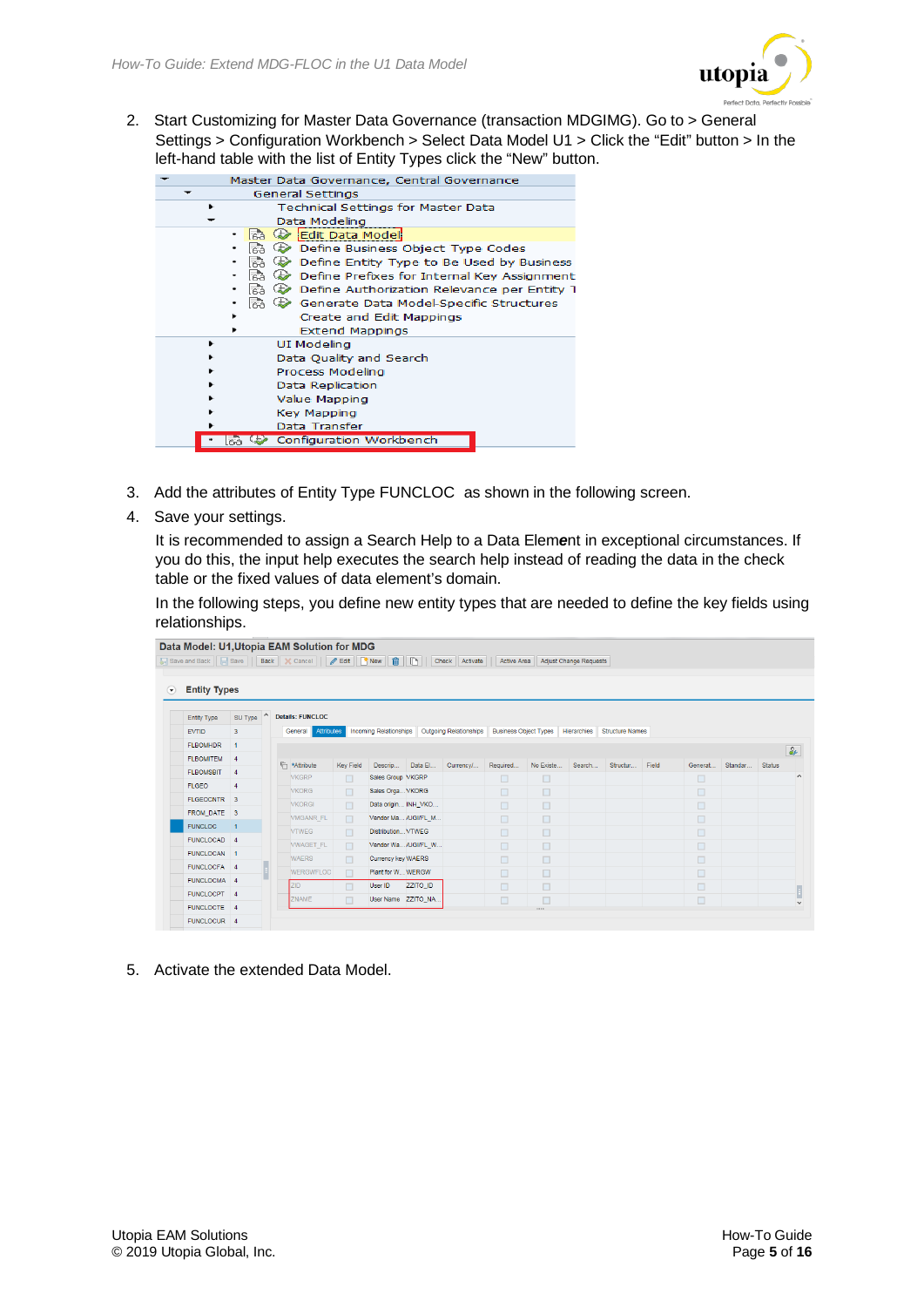

| 68. J                                             |                                                            |                                   |  |  |  |  |  |  |  |
|---------------------------------------------------|------------------------------------------------------------|-----------------------------------|--|--|--|--|--|--|--|
| Dialog Structure<br>Inactive Data Models          | U1<br>Data Model                                           |                                   |  |  |  |  |  |  |  |
| $\blacksquare$ Entity Types<br>$\cdot$ Attributes | <b>Entity Types</b>                                        |                                   |  |  |  |  |  |  |  |
| • Business Object                                 | Storage/Use Type<br><b>Entity Type</b>                     | Val.Entity                        |  |  |  |  |  |  |  |
| $\blacksquare$ Entity Types for                   | Changeable via Change Reque… ▼ No Editio<br>EQUI           |                                   |  |  |  |  |  |  |  |
| • Hierarchy Att                                   | <b>FUNCLOC</b><br>Changeable via Change Reque… ▼ No Editio |                                   |  |  |  |  |  |  |  |
| • Hierarchy Att                                   | <b>GEWRK</b><br>Not Changeable via MDG; No  ▼ No Edition   |                                   |  |  |  |  |  |  |  |
| Relationships                                     | Mot Changeable via MDC: Mo<br>CT ACCOUNT                   | $\blacktriangleright$ Mo. Edittin |  |  |  |  |  |  |  |

#### After activation the following information message is displayed.

| 그녀 Messages have been issued                                             |      |  |  |  |  |  |
|--------------------------------------------------------------------------|------|--|--|--|--|--|
|                                                                          |      |  |  |  |  |  |
| Ty <sub></sub> Message Text                                              | LTxt |  |  |  |  |  |
| Change requests must be adjusted because data model U1 has been modified |      |  |  |  |  |  |

6. Make Change Request adjustments after creating the SMT mapping.

### <span id="page-5-0"></span>Generate MDG Data Model-Specific Structures

In general, if you change a Data Model (for example, if you change attributes of entity types or relationships) you need to regenerate the structures. You can assign a prefix and a package directly in the Data Model. Then the structures will be generated automatically with activation of the Data Model.

Older releases: Since the MDG Data Model was changed you need to regenerate the tables. In this Customizing activity, for each Data Model and entity type you generate technical structures and tables in the ABAP Dictionary.

The system uses these structures internally for implementing the staging area. To generate these Data Model-Specific structures follow the steps below.

*Note*: In general, if you change a Data Model (for example, if you change attributes of entity types or relationships); you need to regenerate the structures.

1. Start Customizing for Master Data Governance (transaction MDGIMG). Go to > General Settings > Data Modeling > Generate Data Model-specific Structures.

| Master Data Governance, Central Governance           |
|------------------------------------------------------|
| <b>General Settings</b>                              |
| Technical Settings for Master Data                   |
| Data Modeling                                        |
| · a ① Edit Data Model                                |
| B (↓ Define Business Object Type Codes               |
| is (↓ Define Entity Type to Be Used by Business Obje |
| is O Define Prefixes for Internal Key Assignment     |
| Define Authorization Relevance per Entity Type       |
| ■ → Generate Data Model-Specific Structures          |
| Create and Edit Mappings<br>٠                        |
| <b>Extend Mappings</b>                               |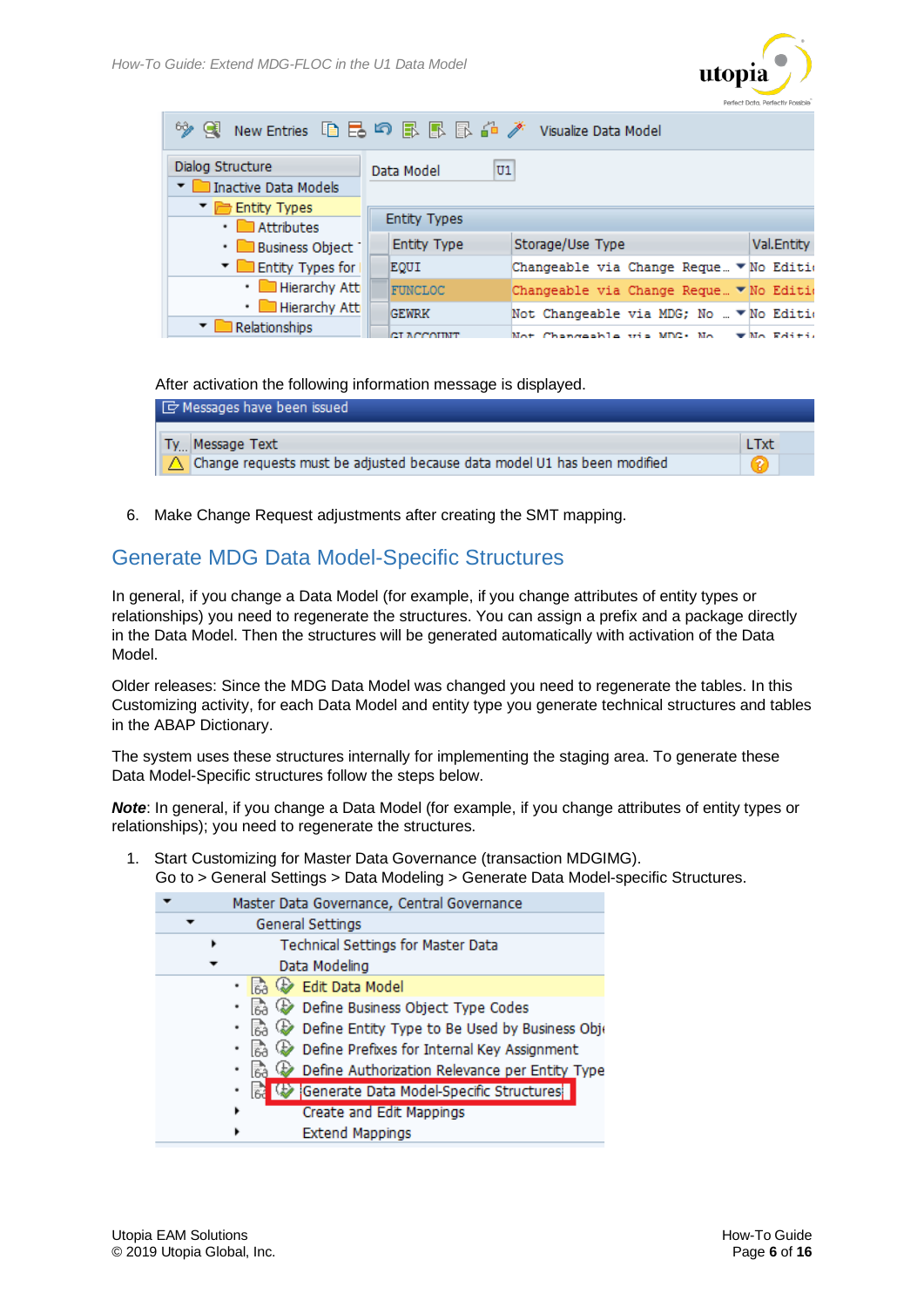

- 2. Select the row with Data Model U1 > Double-Click Structures in the left-hand panel > Choose the "Generate Selected Structures" button.
- 3. Verify that your structures were successfully generated.

| Ty . | Message Text                                                    |
|------|-----------------------------------------------------------------|
|      | Data model U1: Definitions of generated structures are consiste |
|      | Data model U1: Structure CI_MDG_S_U1_FUNCLOC activated          |
|      | Data model U1: Structure CI_MDG_S_PU1_FUNCLOC activated         |
|      | Data model U1: Structure CI_MDG_SF_PU1_FUNCLOC activated        |
|      | Data model U1: Structure CI_MDG_S_EU1_FUNCLOC activated         |
|      | Data model U1: Structure CI_MDG_S_FU1_FUNCLOC activated         |
|      | Data model U1: Structure CI_MDG_S_FU1_FUNCLOC activated         |
|      | Data model U1: Structure CI_MDG_S_U1_FUNCLOC activated          |

4. In the following steps, you verify that one of the active area mapping structures was successfully generated with new fields.

Start t-code SE11 > Display structure /UGI/\_S\_U1\_PP\_FUNCLOC.

| Database table     |                       |
|--------------------|-----------------------|
| View               |                       |
|                    |                       |
| ⊙Data type         | /UGI/ S_U1_PP_FUNCLOC |
| ◯ Type Group       |                       |
|                    |                       |
| Domain             |                       |
| ◯ Search help      |                       |
| ○Lock object       |                       |
|                    |                       |
| ΚY<br>Ø<br>Display | Change<br>Create      |

You have now verified that the structure /UGI/\_S\_U1\_PP\_FUNCLOC has been generated.

| <b>Dictionary: Display Structure</b>                                    |                                 |                               |                          |                |  |                                                               |  |  |  |
|-------------------------------------------------------------------------|---------------------------------|-------------------------------|--------------------------|----------------|--|---------------------------------------------------------------|--|--|--|
| <sup>6</sup> 》 ‰ 며   습 / 따   晶 트 口   Hierarchy Display Append Structure |                                 |                               |                          |                |  |                                                               |  |  |  |
| /UGI/ S U1 PP FUNCLOC<br>Active<br>Structure                            |                                 |                               |                          |                |  |                                                               |  |  |  |
| <b>Short Description</b>                                                | Source Structure for PP Mapping |                               |                          |                |  |                                                               |  |  |  |
| <b>Attributes</b>                                                       | Components                      | Input Help/Check              | Currency/quantity fields |                |  |                                                               |  |  |  |
| <b>r</b> rel<br>岡<br>ନ<br>衙<br>⊮<br>Built-In Type<br>110                |                                 |                               |                          |                |  |                                                               |  |  |  |
| Component                                                               | <b>Typing Method</b>            | Component Type                | Data Type                | Length Deci    |  | Short Description                                             |  |  |  |
| VKORG                                                                   | Types                           | $\blacktriangledown$ VKORG    | <b>CHAR</b>              |                |  | 0 Sales Organization                                          |  |  |  |
| <b>VKORGI</b>                                                           | Types                           | <b>VINH VKORGI</b>            | <b>CHAR</b>              |                |  | 0 Data origin for sales organization field                    |  |  |  |
| VMGANR FL                                                               | Types                           | V/UGI/FL MGANR V              | <b>CHAR</b>              | 20             |  | 0 Master warranty number(V)                                   |  |  |  |
| <b>VTWEG</b>                                                            | Types                           | $\blacktriangledown$ VTWEG    | <b>CHAR</b>              | $\overline{2}$ |  | 0 Distribution Channel                                        |  |  |  |
| <b>VWAGET FL</b>                                                        | Types                           | V/UGI/FL WAGET V              | <b>CHAR</b>              |                |  | 0 Indicator, Whether Technical Object Should Inherit Warranty |  |  |  |
| <b>WAERS</b>                                                            | Types                           | $\blacktriangledown$ WAERS    | <b>CUKY</b>              |                |  | 0 Currency Key                                                |  |  |  |
| <b>WERGWFLOC</b>                                                        | Types                           | $\blacktriangledown$ WERGW    | <b>CHAR</b>              |                |  | 0 Plant associated with main work center                      |  |  |  |
| . INCLUDE                                                               | Types                           | ▼ CI MDG S PU1 FU.            | œ                        | $\circ$        |  | 0 Customizing Include for Active Area Mapping                 |  |  |  |
| ZID                                                                     | Types                           | $\blacktriangledown$ ZZITO ID | <b>CHAR</b>              | 10             |  | 0 User ID                                                     |  |  |  |
| <b>ZNAME</b>                                                            | Types                           | <b>VZZITO NAME</b>            | <b>CHAR</b>              | 40             |  | OData Element for User Name                                   |  |  |  |
|                                                                         |                                 |                               |                          |                |  |                                                               |  |  |  |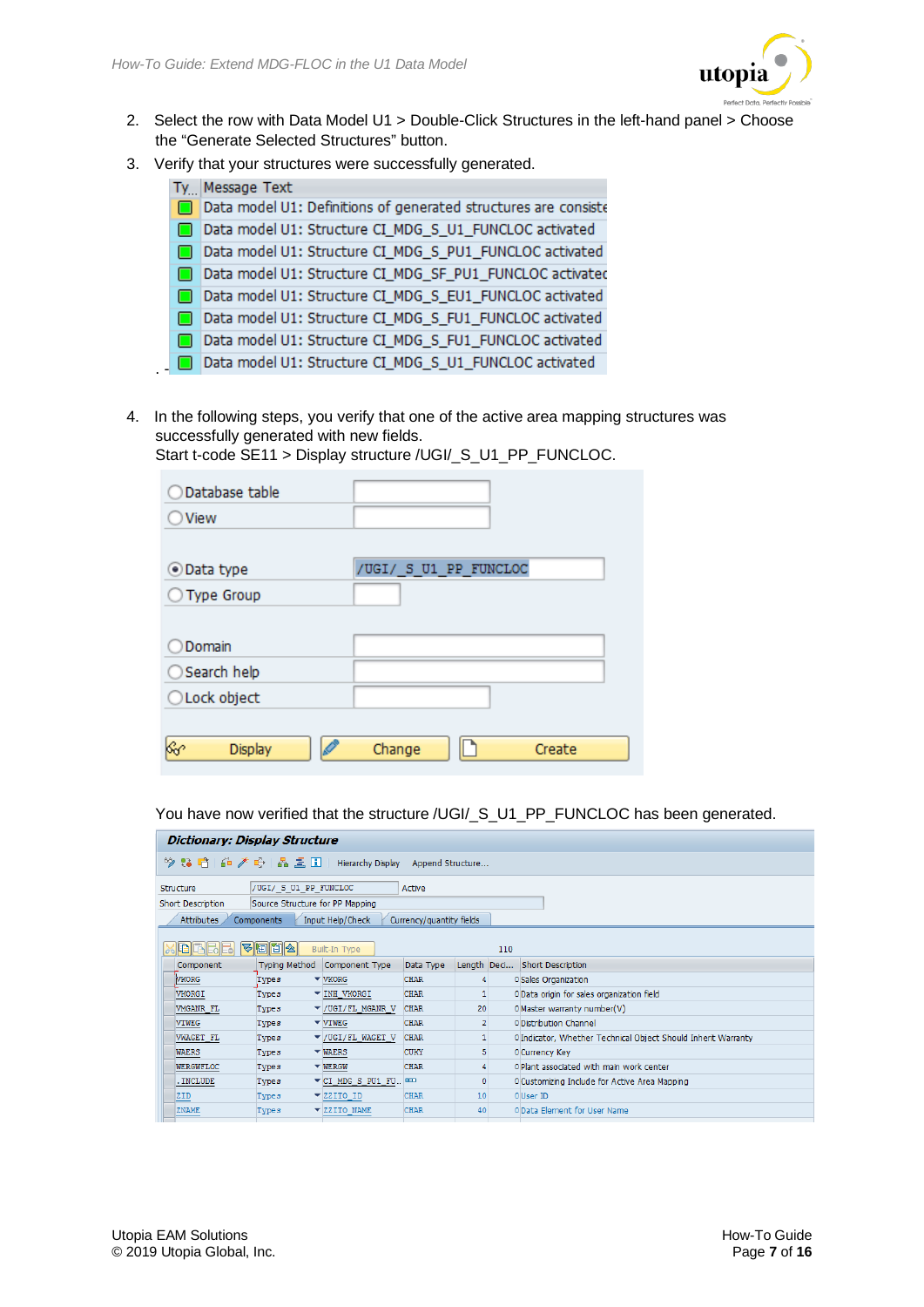

# <span id="page-7-0"></span>SMT Mapping

You extend mappings by creating new transformations (complex transformations, field mappings) and field checks for them or by editing them.

**Important**: When the mappings are saved, the system generates the corresponding coding. Make sure that all relevant structures are ready before you start.

## <span id="page-7-1"></span>SMT Mapping - Get Mapping names from Data Model U1

Use the following steps to get the mapping names.

1. Log into system for cross-client maintenance. Start Customizing for Master Data Governance (transaction MDGIMG). Go to > General Settings > Data Modelling > Generate Data Model Specific Structures > Select Data Model U1 > Double-Click on Mapping.

| Display View "Data Models": Overview     |             |                             |              |  |                |  |  |
|------------------------------------------|-------------|-----------------------------|--------------|--|----------------|--|--|
| <sup>6</sup> 配 配 配 命 Generate Structures |             |                             |              |  |                |  |  |
| Dialog Structure                         | Data Models |                             |              |  |                |  |  |
| Data Models<br>$\cdot$ Structures        | Data Model  | Description (medium text)   | Package      |  | $\blacksquare$ |  |  |
| $\cdot$ Monning                          | lU1         | Utopia EAM Solution for MDG | /UGI/MDG_EAM |  | ▲              |  |  |

#### The SMT mappings for Entity Type FUNCLOC as displayed.

| Dialog Structure                       | Data Model         | U1                            |                               |
|----------------------------------------|--------------------|-------------------------------|-------------------------------|
| Data Models                            |                    |                               |                               |
| $\blacksquare$ Structures<br>$\cdot$ 1 | <b>Mapping</b>     |                               |                               |
| $\cdot$ $\blacksquare$ Mapping         |                    |                               |                               |
|                                        | <b>Entity Type</b> | SMT Mapping from Active Area  | SMT Mapping to Active Area    |
|                                        | <b>BOMITEM</b>     | /UGI/MDG SMT MRO ECC2MDG MAP  | /UGI/MDG SMT MRO MDG2ECC MAP  |
|                                        | EQUI               | /UGI/MDG_SMT_EQUI_ECC2MDG_MAP | /UGI/MDG SMT EQUI MDG2ECC MAP |
|                                        | <b>FUNCLOC</b>     | /UGI/MDG SMT FLOC API2MDG MAP | /UGI/MDG SMT FLOC MDG2API MAP |
|                                        | <b>NATIVITAL</b>   | THAT BUDG CUT MOT AN ROCAMBO  | THAT BUDG CUT MOT MI MOGODOG  |

### <span id="page-7-2"></span>SMT Mapping - Primary Persistence to Staging

Use the following steps for SMT Mapping from Primary Persistence to Staging area.

1. Log into system for cross-client maintenance. Start Customizing for Master Data Governance (transaction MDGIMG).

Go to > General Settings > Data Modeling > Create and Edit Mappings > Create and Edit Mappings.

*Note*: For new Entity Types, it is recommended to create a new mapping. When extending existing Entity Types, it is recommended to extend the existing mapping.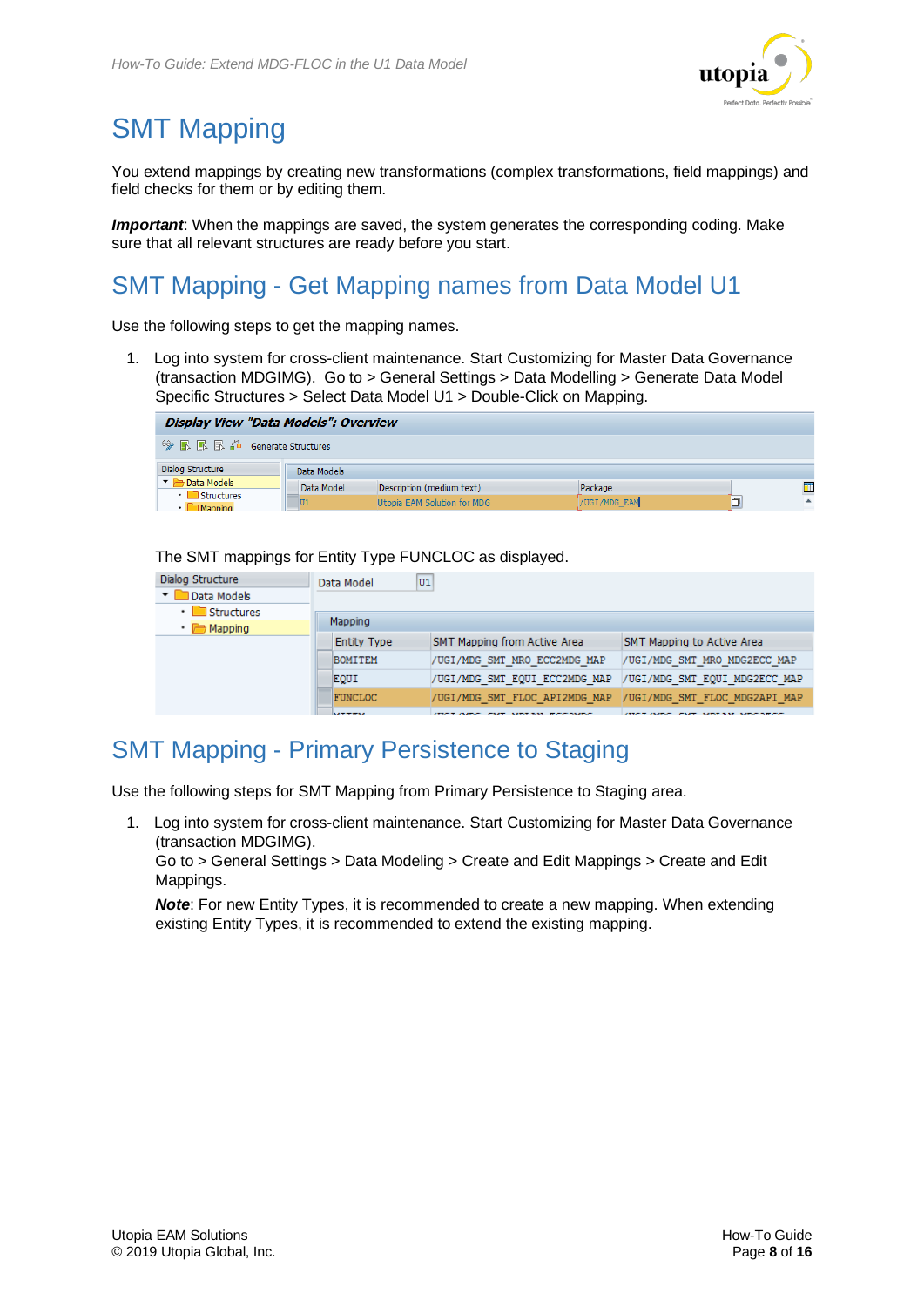

| Structure |                                                             |
|-----------|-------------------------------------------------------------|
|           | Master Data Governance                                      |
|           | General Settings                                            |
|           | Technical Settings for Master Data                          |
|           | Data Modeling                                               |
|           | Edit Data Model                                             |
|           | Node text not found                                         |
|           | Define Entity Type to Be Used by Business Object Type<br>la |
|           | Define Prefixes for Internal Key Assignment                 |
|           | Define Authorization Relevance per Entity Type<br>la        |
|           | Generate Data Model-Specific Structures<br>Iz.              |
|           | Create and Edit Mappings                                    |
|           | Define Package Groups<br>Iza                                |
|           | Create and Edit Mappings<br><b>EA</b>                       |
|           | Check Customizing                                           |
|           | <b>Extend Mappings</b>                                      |

2. Extend mapping /UGI/MDG\_SMT\_FLOC\_API2MDG\_MAP.

| <b>Mapping</b>     |                               |
|--------------------|-------------------------------|
| * Name:            | /UGI/MDG_SMT_FLOC_API2MDG_MAP |
| Description:       | Mapping API to MDG            |
| Package Group:     | /UGI/EAM                      |
| Multiple Contexts: |                               |
|                    |                               |

- 3. Select mapping step and choose the "Details" button.
- 4. Map the fields as shown in the following screen.
	- Add a mapping step -Assign Source Structure FUNCLOC, Assign Target Structure /UGI/\_S\_U1\_PP\_FUNCLOC.

|               |                                        |                               |                        | Display Mapping Step: /UGI/MDG SMT ITOB TO MDG                                |                |            |                    |                      |                | Personalize<br><b>Help</b> |
|---------------|----------------------------------------|-------------------------------|------------------------|-------------------------------------------------------------------------------|----------------|------------|--------------------|----------------------|----------------|----------------------------|
|               | Mapping Description Mapping API to MDG |                               | Package Group /UGI/EAM | Mapping /UGI/MDG_SMT_FLOC_API2MDG_MAP > Mapping Step /UGI/MDG_SMT_ITOB_TO_MDG |                |            |                    |                      |                |                            |
| No Messages   |                                        |                               |                        |                                                                               |                |            |                    |                      |                |                            |
| Close<br>Save | Edit<br>Copy                           | Delete<br>Mapping             | External               |                                                                               |                |            |                    |                      |                | You Can Also               |
|               |                                        |                               |                        |                                                                               |                |            |                    |                      |                |                            |
| Field Checks  | Transformations                        |                               |                        |                                                                               |                |            |                    |                      |                |                            |
| Arid          |                                        | Remove Copy Move Up Move Down |                        |                                                                               |                |            |                    |                      |                |                            |
| Order         |                                        | *Transformation Type          |                        |                                                                               | Conditional    |            | Chain to Preceding |                      | Switch         | Description                |
| 00001         |                                        | Field Mapping                 |                        |                                                                               |                |            | □                  |                      |                |                            |
| 00002         |                                        | Field Mapping                 |                        |                                                                               |                |            |                    |                      |                |                            |
|               |                                        |                               |                        |                                                                               |                |            |                    |                      |                |                            |
|               | Details for Transformation Order 00002 |                               |                        |                                                                               |                |            |                    |                      |                |                            |
| Field Mapping |                                        |                               |                        |                                                                               |                |            |                    |                      |                |                            |
| Add Remove    |                                        |                               |                        |                                                                               |                |            |                    |                      |                |                            |
| *FIELD        | Source Structure                       | Source Field                  | Fixed Value            | Conversion Class                                                              | Reference Type | Field type | Data Type          | Number of Characters | Decimal Places | Description                |
| ZID.          | <b>ITOB</b>                            | ZITO_ID                       |                        |                                                                               |                | ZZITO_ID   | CHAR               | 10                   |                | User ID                    |
| ZNAME         | <b>ITOB</b>                            | ZITO_NAME                     |                        |                                                                               |                | ZZITO_NAME | CHAR               | 40                   |                | Data Element for User Name |

5. Save your changes.

### <span id="page-8-0"></span>SMT Mapping - Staging to Primary Persistence

Use the following steps for SMT Mapping from Staging area to Primary Persistence.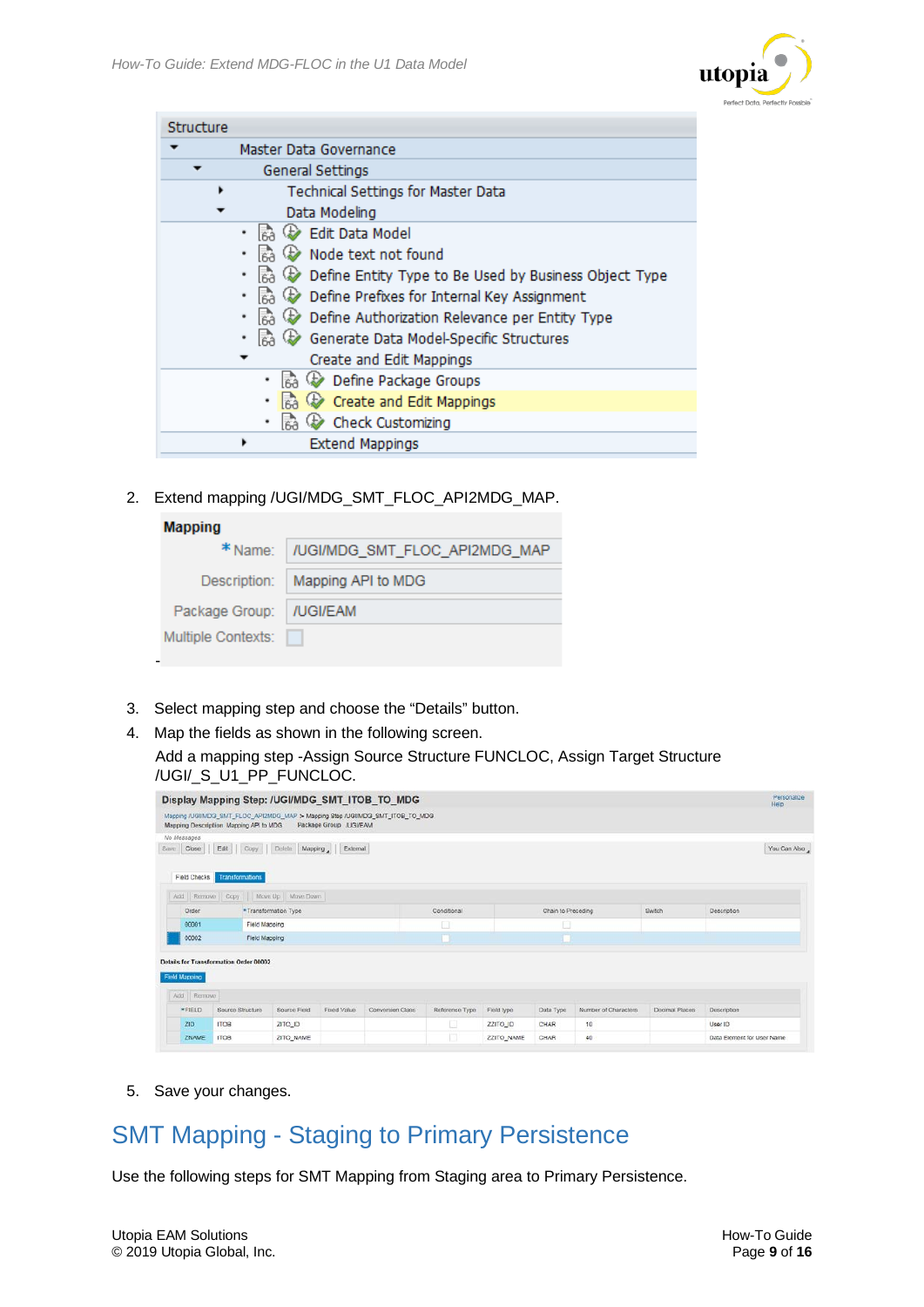

1. Extend mapping /UGI/MDG\_SMT\_FLOC\_MDG2API\_MAP.

| <b>Mapping</b>        |                               |
|-----------------------|-------------------------------|
| $*$ Name: $\parallel$ | /UGI/MDG_SMT_FLOC_MDG2API_MAP |
| Description:          | Mapping MDG to ECC for FLOC   |
| Package Group:        | /UGI/EAM                      |
| Multiple Contexts:    |                               |

2. Select mapping step and choose the "Details" button. Map the fields as shown in the following screen.

| <b>Mapping Steps</b>                    |                                          |               |
|-----------------------------------------|------------------------------------------|---------------|
| <b>Details</b><br>Add<br>Copy<br>Remove | Change Structure Keys<br>Import          | Addition:     |
| *Mapping Step                           | <b>Description</b>                       | *Source Struc |
| UGI/MDG_SMT_STAGE_TO_ITOB               | SM Staging to ITOB for FLOC   /UGI/_S_U1 |               |

3. Add a mapping step - Assign Target Structure **ITOB** and Assign Source Structure /UGI/\_S\_U1\_PP\_FUNCLOC.

|                                                                              | Display Mapping Step: /UGI/MDG SMT STAGE TO ITOB                                                                                   |              |                        |                  |                |                              |           |                      |                | Personalize<br>Help: |
|------------------------------------------------------------------------------|------------------------------------------------------------------------------------------------------------------------------------|--------------|------------------------|------------------|----------------|------------------------------|-----------|----------------------|----------------|----------------------|
|                                                                              | Mapping /UGI/MDG_SMT_FLOC_MDG2API_MAP > Mapping Step /UGI/MDG_SMT_STAGE_TO_ITOB<br>Mapping Description Mapping MDG to ECC for FLOC |              | Package Group /UGI/EAM |                  |                |                              |           |                      |                |                      |
| No Messages<br>Close<br>Edit<br>Save <sup>®</sup><br>Field Checks            | Delete<br>Copy<br>Transformations                                                                                                  | Mapping      | External               |                  |                |                              |           |                      |                | You Can Also         |
| Remove Copy<br>Add                                                           | Move Up   Move Down                                                                                                                |              |                        |                  |                |                              |           |                      |                |                      |
| Order                                                                        | *Transformation Type                                                                                                               |              |                        | Conditional      |                | Chain to Preceding<br>Switch |           |                      | Description    |                      |
| 00001                                                                        | Field Mapping                                                                                                                      |              |                        |                  |                | ш                            |           |                      |                |                      |
| 00002                                                                        | Field Mapping                                                                                                                      |              |                        |                  |                |                              |           |                      |                |                      |
| Details for Transformation Order 00002<br><b>Field Mapping</b><br>Add Remove |                                                                                                                                    |              |                        |                  |                |                              |           |                      |                |                      |
| *FIELD                                                                       | Source Structure                                                                                                                   | Source Field | Fixed Value            | Conversion Class | Reference Type | Field type                   | Data Type | Number of Characters | Decimal Places | Description          |
| ZITO_ID                                                                      | /UGI/_S_U1_PP_FUNCLOC                                                                                                              | ZID          |                        |                  |                | ZZITO_ID                     | CHAR      | 10                   |                | <b>User ID</b>       |
|                                                                              |                                                                                                                                    |              |                        |                  |                |                              |           |                      |                |                      |

4. Save your changes

# <span id="page-9-0"></span>Adjust Staging Area of Linked Change Requests

*Note*: This step is necessary to adjust any open Change Requests after you have changed the Data Model.

1. Start Customizing for Master Data Governance (transaction MDGIMG). Go to > General Settings > Data Modeling > Edit Data Model > Select Data Model U1 > Double-Click on Entity Types > Choose the "Adjust staging area of linked Change Requests" button.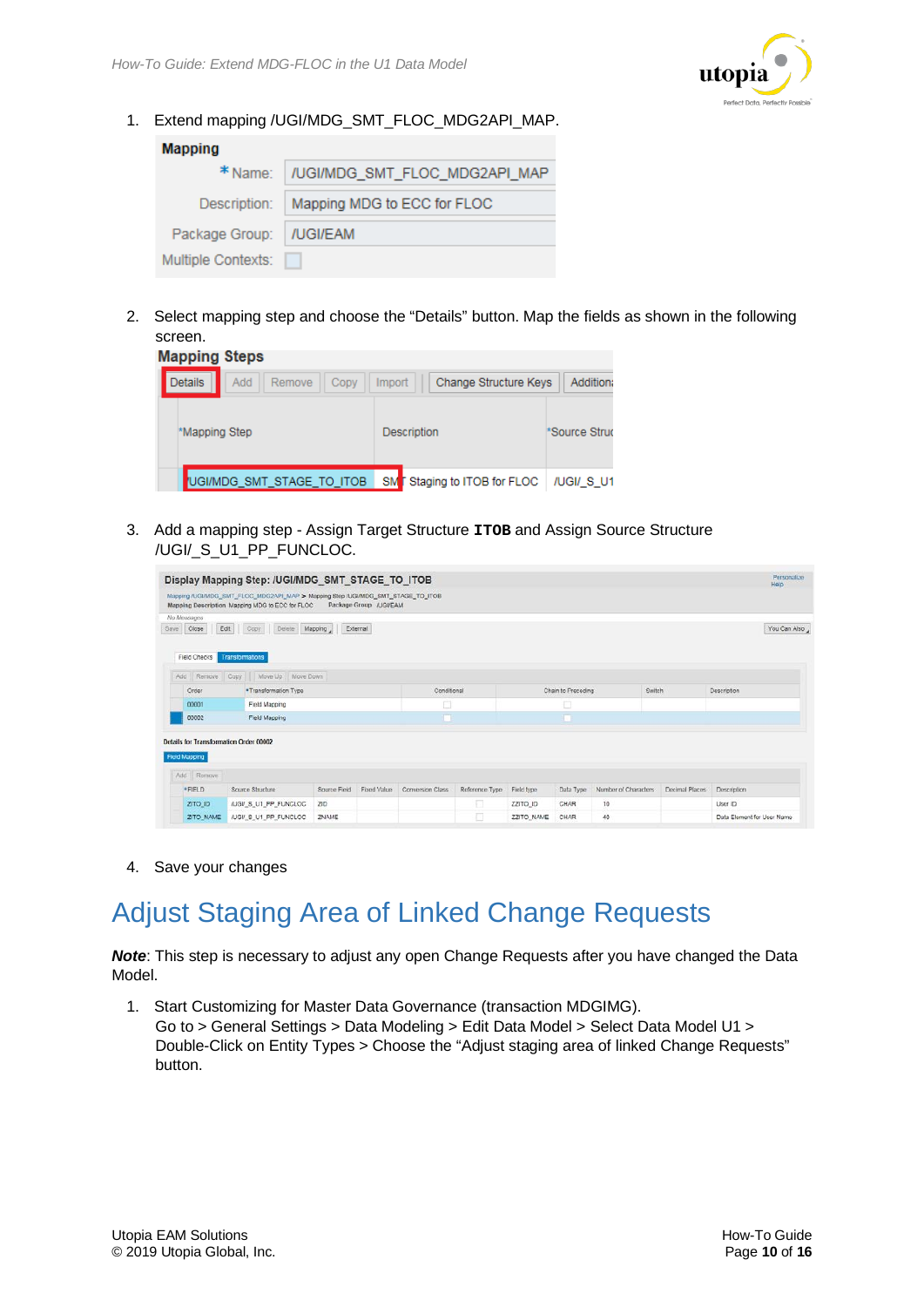

| <b>Change View "Inactive Data Models": Overview</b>   |                             |                   |  |  |  |  |
|-------------------------------------------------------|-----------------------------|-------------------|--|--|--|--|
| 63,                                                   |                             |                   |  |  |  |  |
| Dialog Structure                                      |                             |                   |  |  |  |  |
| Inactive Data Models                                  | <b>Inactive Data Models</b> |                   |  |  |  |  |
| Types <b>The Entity Types</b>                         |                             |                   |  |  |  |  |
| Data Model<br>Description (medium text)<br>Attributes |                             |                   |  |  |  |  |
| · Business Object                                     | 0F                          | Chart of Accounts |  |  |  |  |
| <b>Entity Types for</b>                               | Utopia EAM Solution for MDG |                   |  |  |  |  |

#### 2. Choose the "Yes" button.



#### The following message appears.

*Note*: Make sure that user DDIC exist in all relevant clients.

| E Messages have been issued                                     |
|-----------------------------------------------------------------|
| T. Message Text                                                 |
| Conversion program USMD_ADJUST_STAGING scheduled in client 405, |

# <span id="page-10-0"></span>Extending the UI Configuration

Use the following steps to add customization to UI.

1. Start t-code SE80 > In the drop down select Package > In the input field enter /UGI/MDG\_EAM\_FLOC > Navigate to Web Dynpro > FPM Application Configurations > /UGI/USMD\_U1\_OVP\_FUNCLOC.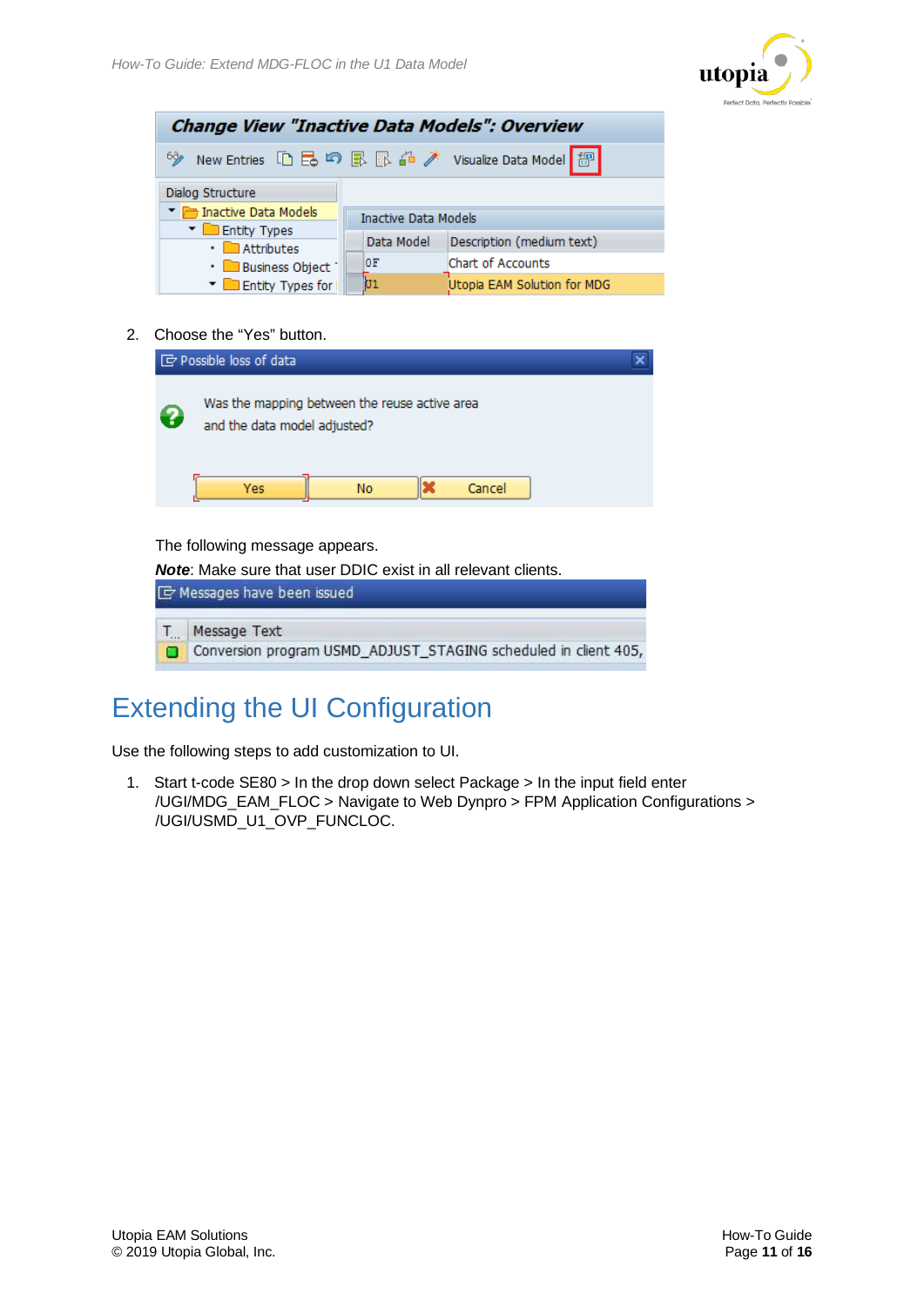

| à Repository Browser                                     |
|----------------------------------------------------------|
| ◡<br>Package                                             |
| /UGI/MDG_EAM_FLOC<br>ଙ୍କ                                 |
|                                                          |
|                                                          |
| Object Name                                              |
| /UGI/MDG_EAM_FLOC                                        |
| Dictionary Objects                                       |
| Class Library                                            |
| Function Groups                                          |
| $\Box$ Includes                                          |
| Web Dynpro                                               |
| Web Dynpro Components                                    |
| Component Configurations                                 |
| FPM Floorplan Configurations                             |
| FPM Layout Component Configura                           |
| FPM GUIBB Configurations                                 |
| FPM Application Configurations                           |
| <sup>■</sup> /UGI/USMD_SEARCH_FUNCLOC                    |
| <b>■ /UGI/USMD_U1_OVP_FUNCLOC</b><br>Misk Downey Cliffs. |

2. Click the "Start Configurator" button.

| ay Web Dynpro Configuration                       |                                                                  |                                               |            |            |
|---------------------------------------------------|------------------------------------------------------------------|-----------------------------------------------|------------|------------|
| Start Configurator                                | Display Configuration                                            |                                               |            |            |
| $60^{\circ}$                                      | Properties<br>Config ID<br>Configuration Type<br>Config. Variant | VUGI/USMD U1 OVP FUNCLOC<br>Application       |            |            |
| $  \mathbf{G}  $<br>Description<br>Utopia EAM for | Description<br>Web Dynpro Applicat.                              | <b>Functional Location UI</b><br>USMD_OVP_GEN |            |            |
|                                                   | Administrative Data                                              |                                               |            |            |
|                                                   | Created By                                                       | <b>SAP</b>                                    | Created on | 07/15/2014 |
|                                                   | Last Changed By                                                  | <b>SAP</b>                                    | Changed On | 06/30/2016 |
|                                                   | Package                                                          | /UGI/MDG EAM FLOC                             |            |            |
|                                                   | Original Language                                                | EN                                            |            |            |
| aura                                              |                                                                  |                                               |            |            |

3. In the web browser, click on "Continue in Display Mode".

| <b>Application Configuration</b> |                           |        |
|----------------------------------|---------------------------|--------|
|                                  |                           |        |
| <b>Application Name:</b>         | USMD_OVP_GEN              | 吊      |
| * Configuration ID:              | //UGI/USMD_U1_OVP_FUNCLOC | Æ      |
|                                  |                           |        |
|                                  | Change                    | Create |

4. Click on the configuration **/**UGI/USMD\_U1\_FUNCLOC\_OVP.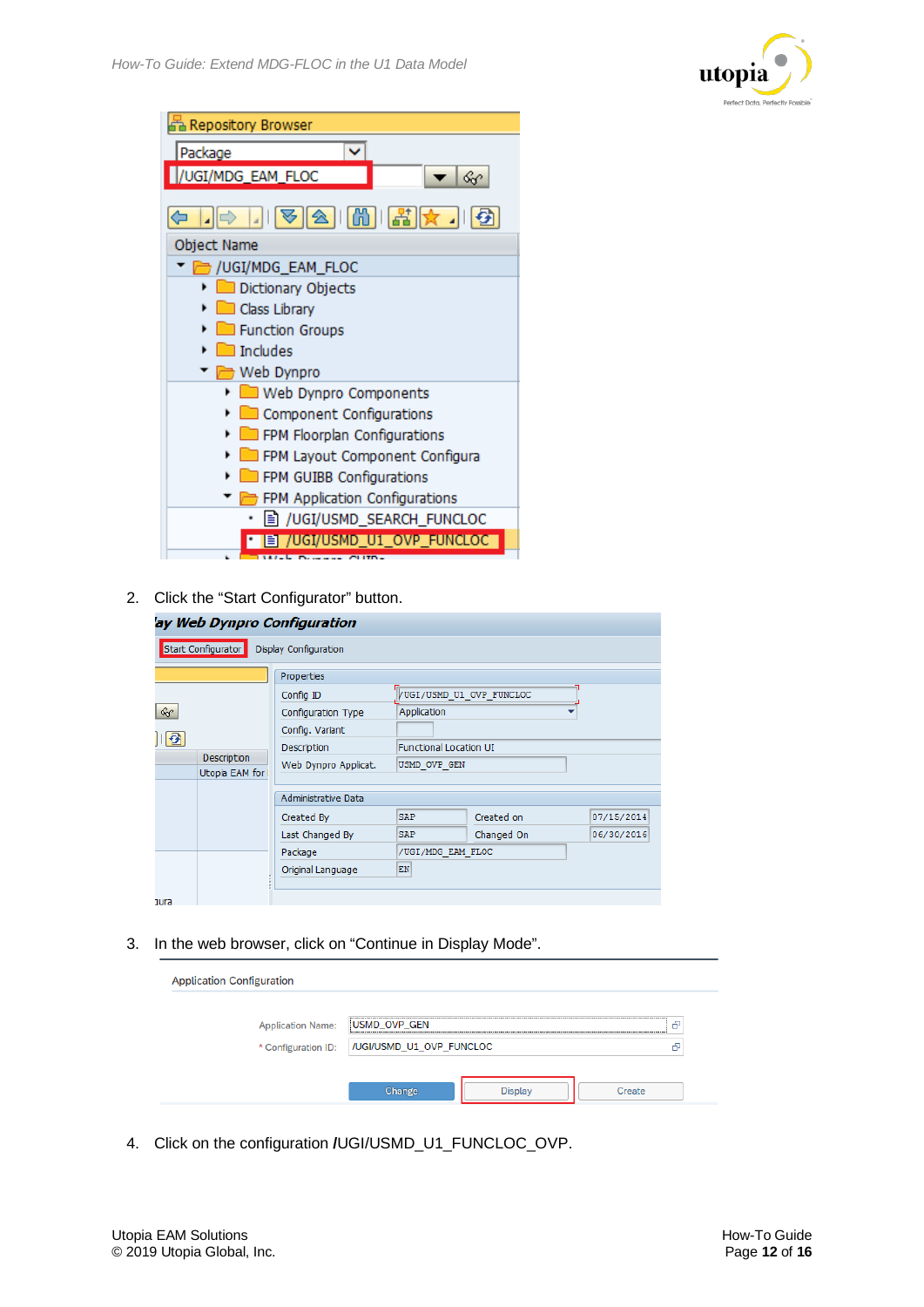

| Application Configuration: /UGI/USMD_U1_OVP_FUNCLOC |                   |                   |                          |
|-----------------------------------------------------|-------------------|-------------------|--------------------------|
| Assign Configuration Name                           |                   |                   |                          |
| Component Usage                                     | Component         | Implementation    | Configuration Name       |
| v USMD OVP GEN                                      | FPM ADAPTABLE OVP | FPM ADAPTABLE OVP | USMD OVP CBA             |
| OVP                                                 | FPM OVP COMPONENT | FPM OVP COMPONENT | /UGI/USMD_U1_FUNCLOC_OVP |

5. Select the UIBB where you want to add new attributes and click on "Configure UIBB"

| Toolbar Schema<br>Wire Schema<br>а |                           |                    |
|------------------------------------|---------------------------|--------------------|
| 血<br>a UIBB<br>Up<br>Down          |                           | Configure UIBB     |
| Component                          | Config ID                 | <b>Window Name</b> |
|                                    |                           |                    |
| FPM_FORM_UIBB_GL2                  | /UGI/USMD U1 FUNCLOC FORM | FORM WINDOW        |
|                                    |                           |                    |

6. Click on Additional Functions > Create Customizing.



7. Click on OK.

| <b>Create Customizing</b>  |                          | ⊓ x          |
|----------------------------|--------------------------|--------------|
| Config ID:<br>Description: | /UGI/USMD_U1_FUNCLOC_OVP |              |
|                            |                          | Cancel<br>OK |

8. Change your UI. Add new fields that is added in entity FUNCLOC.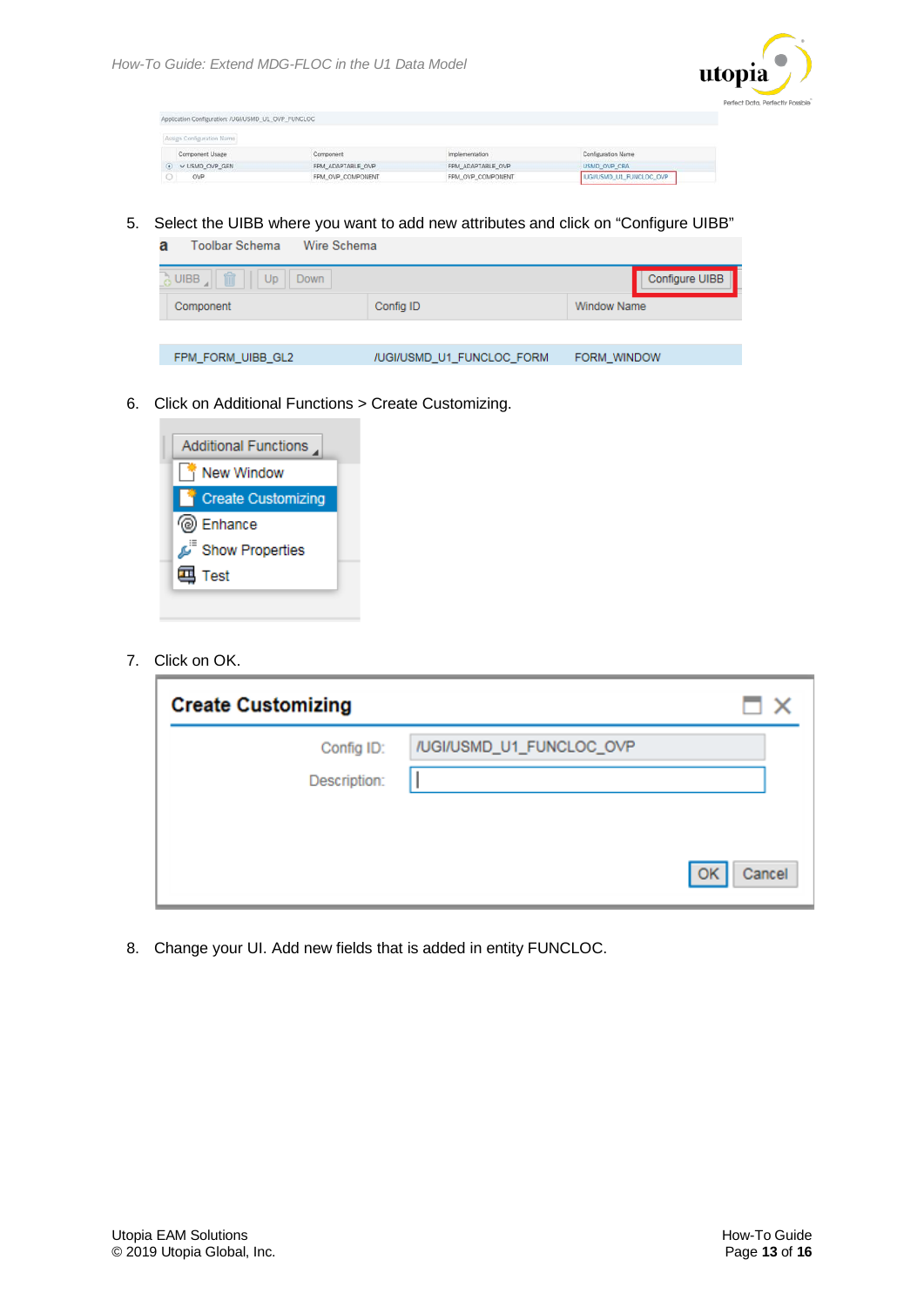| Component Customizing V                  | Edit $\vee$<br>$View \vee$                           |                                                                                                                                                                                                                                                                                                                                                                                                                                        | Other Functions $\vee$   |                        | Help $\vee$            |                    |                                         |  |        |                                              |                             | $ \nabla \cdot$ | <b>Hi, SAKELLA</b> |
|------------------------------------------|------------------------------------------------------|----------------------------------------------------------------------------------------------------------------------------------------------------------------------------------------------------------------------------------------------------------------------------------------------------------------------------------------------------------------------------------------------------------------------------------------|--------------------------|------------------------|------------------------|--------------------|-----------------------------------------|--|--------|----------------------------------------------|-----------------------------|-----------------|--------------------|
| Customizing Mode                         |                                                      |                                                                                                                                                                                                                                                                                                                                                                                                                                        |                          |                        |                        |                    |                                         |  |        |                                              |                             |                 |                    |
| 圐<br>$\times$<br>S.                      | в<br>EY.<br>$\overline{b}$<br>a.                     |                                                                                                                                                                                                                                                                                                                                                                                                                                        | $\Box$<br>$\blacksquare$ |                        |                        |                    |                                         |  |        |                                              |                             |                 |                    |
| Repositories                             |                                                      | $\times$                                                                                                                                                                                                                                                                                                                                                                                                                               |                          |                        |                        |                    | >> Form UIBB: /UGI/USMD_U1_FUNCLOC_FORM |  |        | <b>General Settings</b><br><b>Attributes</b> |                             |                 |                    |
| $\vee$ Fields                            |                                                      |                                                                                                                                                                                                                                                                                                                                                                                                                                        | 57                       |                        |                        |                    |                                         |  | $\sim$ | o                                            |                             |                 | G                  |
| Filter:                                  | <b>All Fields</b>                                    | $\vee$ A                                                                                                                                                                                                                                                                                                                                                                                                                               | 58                       | Sales and Distribution |                        |                    |                                         |  |        | Standard Attributes of Group: (16)           |                             |                 |                    |
| Search:                                  |                                                      | $\begin{array}{c c} \mathbf{Q} & \mathbf{R} & \mathbf{R} \\ \mathbf{R} & \mathbf{R} & \mathbf{R} \\ \mathbf{R} & \mathbf{R} & \mathbf{R} \\ \mathbf{R} & \mathbf{R} & \mathbf{R} \\ \mathbf{R} & \mathbf{R} & \mathbf{R} \\ \mathbf{R} & \mathbf{R} & \mathbf{R} \\ \mathbf{R} & \mathbf{R} & \mathbf{R} \\ \mathbf{R} & \mathbf{R} & \mathbf{R} \\ \mathbf{R} & \mathbf{R} & \mathbf{R} \\ \mathbf{R} & \mathbf{R} & \mathbf{R} \\ \$ | 59                       | Sales O:               | 61                     |                    |                                         |  |        | Style:                                       |                             |                 | ô,                 |
| DDIC Type:                               | $\Omega$                                             |                                                                                                                                                                                                                                                                                                                                                                                                                                        | 60                       | Distribu:              | $\tilde{\mathbb{D}}^2$ |                    |                                         |  |        | Context Menu ID:                             |                             |                 | $\sim$             |
| Field Name                               | <b>Field Label</b>                                   |                                                                                                                                                                                                                                                                                                                                                                                                                                        |                          |                        |                        |                    |                                         |  |        |                                              |                             |                 |                    |
|                                          | FPM_FGL2_FOR <formatted text="" view=""></formatted> |                                                                                                                                                                                                                                                                                                                                                                                                                                        | 61                       | Division:              | a                      |                    |                                         |  |        | Group Header                                 |                             |                 |                    |
| FPM_FGL2_TEX <text view=""></text>       |                                                      |                                                                                                                                                                                                                                                                                                                                                                                                                                        | 62                       | Sales o:               | a                      |                    |                                         |  |        | Text:                                        | Func Loc Ext                |                 |                    |
| FPM_FGL2_EXP <explanation></explanation> |                                                      |                                                                                                                                                                                                                                                                                                                                                                                                                                        | 63                       | Sales g :              | Đ                      |                    |                                         |  |        | Style:                                       |                             |                 |                    |
| FPM_FGL2_IMAGE_ <lmage></lmage>          |                                                      |                                                                                                                                                                                                                                                                                                                                                                                                                                        |                          |                        |                        |                    |                                         |  |        |                                              |                             |                 |                    |
| <b>ABCKZFLOC</b>                         | <b>ABC</b> Indicator                                 |                                                                                                                                                                                                                                                                                                                                                                                                                                        | 64                       |                        |                        |                    |                                         |  |        |                                              |                             |                 |                    |
| ABCKZFLOC_TXT                            |                                                      |                                                                                                                                                                                                                                                                                                                                                                                                                                        | 65                       | Map Data               |                        |                    |                                         |  |        |                                              |                             |                 |                    |
| ABCKZI                                   | ABC indic. origin                                    |                                                                                                                                                                                                                                                                                                                                                                                                                                        |                          |                        |                        |                    |                                         |  |        | Display-Type-Dependent Properties            |                             |                 |                    |
| ABCKZL_TXT                               |                                                      |                                                                                                                                                                                                                                                                                                                                                                                                                                        | 66                       | ⊙ Lau □ G.             |                        | C Refresh GEO Data |                                         |  |        | Header Design:                               | <b>Underlined (Default)</b> |                 | $\vee$             |
| <b>ADRNR</b>                             | Address                                              |                                                                                                                                                                                                                                                                                                                                                                                                                                        | 67                       | Func Loc Ext           |                        |                    |                                         |  |        |                                              |                             |                 |                    |
| <b>ADRNRI</b>                            | Address origin                                       |                                                                                                                                                                                                                                                                                                                                                                                                                                        |                          |                        |                        |                    |                                         |  |        | Header Level:                                | header6                     |                 | $\checkmark$       |
| ADRNRI TXT                               |                                                      |                                                                                                                                                                                                                                                                                                                                                                                                                                        | 68                       | User ID:               |                        |                    |                                         |  |        |                                              |                             |                 |                    |
| ANLA FL                                  | Sub-number                                           |                                                                                                                                                                                                                                                                                                                                                                                                                                        | 69                       | User N :               |                        |                    |                                         |  |        | Position of Group Header                     |                             |                 |                    |
| ANLN1_FL                                 | Asset                                                | v                                                                                                                                                                                                                                                                                                                                                                                                                                      |                          |                        |                        |                    |                                         |  |        | Start Row of Ele:                            |                             |                 | 67                 |
| <b>ANLNRI</b>                            | Asset no. origin                                     |                                                                                                                                                                                                                                                                                                                                                                                                                                        | 70                       |                        |                        |                    |                                         |  |        | End Row of Ele :                             |                             |                 | 67                 |
| > Buttons                                |                                                      |                                                                                                                                                                                                                                                                                                                                                                                                                                        | 71                       |                        |                        |                    |                                         |  | v      | Start Column of                              | $\Delta$                    |                 | $\Box$             |

# <span id="page-13-0"></span>Testing the Configuration

*Note*: If you extend the Data Model according to the guidelines shown below, but the fields are not populated when you Activate the Data Model, see SAP Note [1641867-](https://launchpad.support.sap.com/#/notes/1641867) Values for extension field missing after CR activation.

To test your configuration, start the MDG Functional Location UI using the following URL (replace the parameters host, port and client-id to match your landscape):

https://<host>:<port>/sap/bc/webdynpro/sap/ usmd\_ovp\_gen? ACTION=CREATE&FPM\_EDIT\_MODE=E&saplanguage=EN&WDCONFIGURATIONID=Z\_USMD\_U 1\_OVP\_FUNCLOC#

1. Run t-code PFCG > enter role name /UGI/ MDGEAM REQ and click the "Display" button -Select the Menu – Tab > In the hierarchy window navigate to Role Menu > Master Data Governance for EAM > Change Request > Functional Location Master > Single Object Processing > Right-Click on Create Functional Location and select Execute from the dropdown.



After populating custom fields in the new functional location and submitting CR. Save and Submit the CR. Finalize processing and Approve.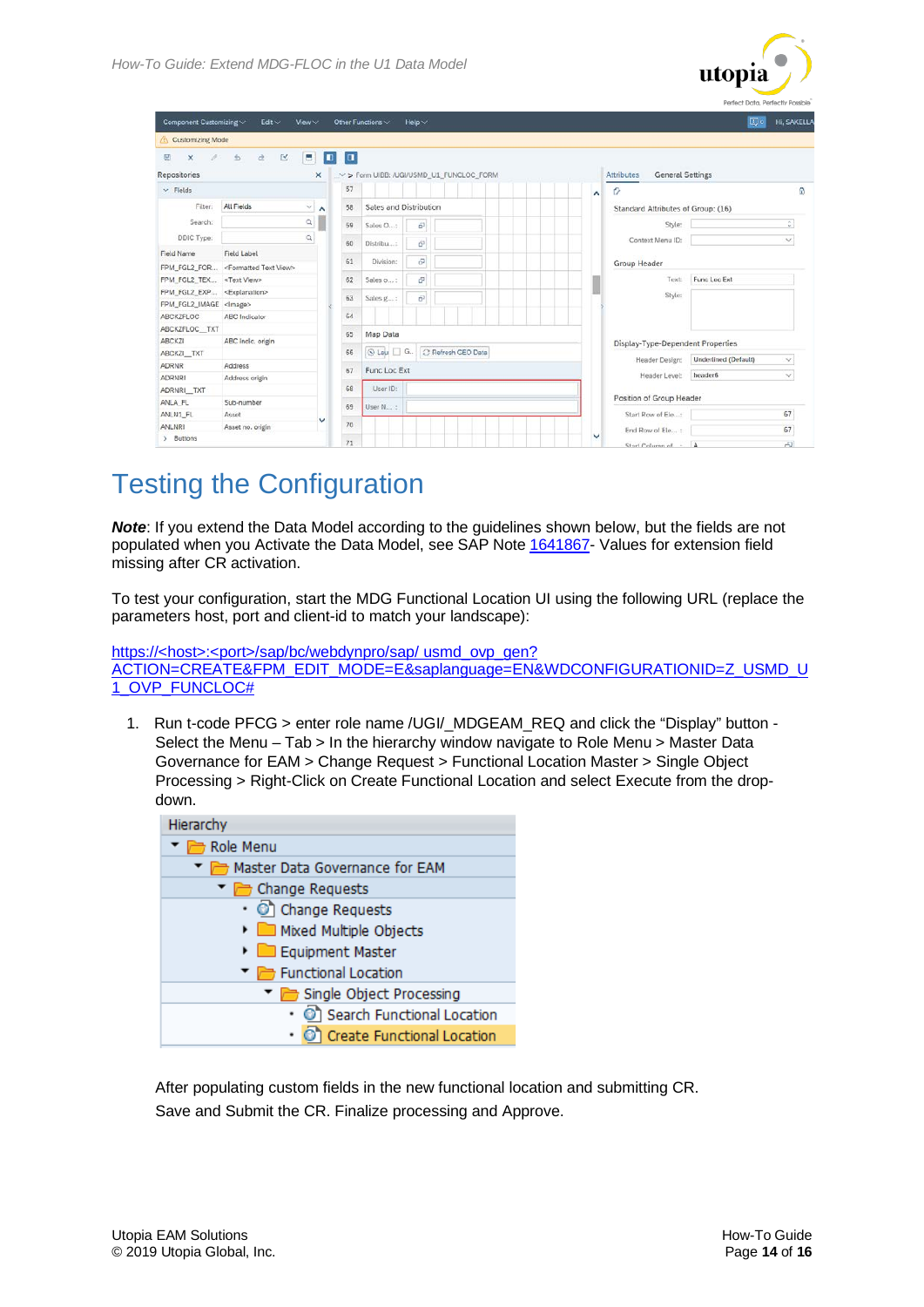

|                                                                                   |                        | Check   Change Documents                                                             |                   | Assignment Block: | $\frac{1}{\sqrt{2}}$   |
|-----------------------------------------------------------------------------------|------------------------|--------------------------------------------------------------------------------------|-------------------|-------------------|------------------------|
| Data entered with keys Functional Location FLOC_EXT_TEST has potential duplicates |                        |                                                                                      |                   |                   |                        |
| Change request 4529 created                                                       |                        |                                                                                      |                   |                   |                        |
| Inherit Warranty:                                                                 |                        | $\Box$<br>Pass on warranty:                                                          | Inherit Warranty: | $\Box$            | Pass on warranty:      |
|                                                                                   |                        |                                                                                      |                   |                   |                        |
| <b>Sales and Distribution</b>                                                     |                        |                                                                                      |                   |                   |                        |
| Sales Organization:                                                               |                        |                                                                                      |                   |                   |                        |
| <b>Distribution Channel:</b>                                                      |                        |                                                                                      |                   |                   |                        |
| Division:                                                                         |                        |                                                                                      |                   |                   |                        |
| Sales office:                                                                     |                        |                                                                                      |                   |                   |                        |
| Sales group:                                                                      |                        |                                                                                      |                   |                   |                        |
| <b>Map Data</b>                                                                   |                        |                                                                                      |                   |                   |                        |
|                                                                                   | <b>Geometry Exists</b> |                                                                                      |                   |                   |                        |
| <b>Func Loc Ext</b>                                                               |                        |                                                                                      |                   |                   |                        |
| User ID:                                                                          | 1024                   |                                                                                      |                   |                   |                        |
|                                                                                   |                        |                                                                                      |                   |                   |                        |
| User Name:                                                                        | <b>TEST_EXT</b>        |                                                                                      |                   |                   |                        |
|                                                                                   |                        | Create Functional Location - FLOC EXT TEST / Category - M with Change Request - 4529 |                   |                   | Side Pa                |
|                                                                                   |                        | Save X Cancel 2 Edit Expand all Collapse all C Change Documents Workflow Log         |                   | Assignment Block  | $\vee$ $3.6$           |
|                                                                                   |                        |                                                                                      |                   |                   |                        |
| Inherit Warranty:                                                                 |                        | Pass on warranty:                                                                    | Inherit Warranty: |                   | Pass on warranty:<br>Ð |
|                                                                                   |                        |                                                                                      |                   |                   |                        |
|                                                                                   |                        |                                                                                      |                   |                   |                        |
| <b>Sales and Distribution</b>                                                     |                        |                                                                                      |                   |                   |                        |
| Sales Organization:                                                               |                        |                                                                                      |                   |                   |                        |
| Distribution Channel:                                                             |                        |                                                                                      |                   |                   |                        |
| Division:                                                                         |                        |                                                                                      |                   |                   |                        |
| Sales office:                                                                     |                        |                                                                                      |                   |                   |                        |
| Sales group:                                                                      |                        |                                                                                      |                   |                   |                        |
|                                                                                   |                        |                                                                                      |                   |                   |                        |
| Map Data                                                                          | Geometry Exists        |                                                                                      |                   |                   |                        |
| <b>Func Loc Ext</b>                                                               |                        |                                                                                      |                   |                   |                        |
| User ID:                                                                          | 1024                   |                                                                                      |                   |                   |                        |
| No errors found<br>You have approved change request 4529                          | User Name: TEST_EXT    |                                                                                      |                   |                   |                        |

2. After activation use t-code SE16 and open table IFLOT. Verify attributes have been transferred correctly.

| <b>Table IFLOT Display</b> |                         |
|----------------------------|-------------------------|
| Check Table                |                         |
| <b>MANDT</b>               | 100                     |
| <b>TPLNR</b>               | FLOC EXT TEST           |
|                            | EN                      |
| <b>MLANG</b>               |                         |
| <b>TPLKZ</b>               | $RE-FX$                 |
| <b>FLTYP</b>               | $\overline{\mathbf{M}}$ |
| <b>TPLMA</b>               |                         |
| <b>ERDAT</b>               | 21.09.2018              |
| <b>ERNAM</b>               | SAP_WFRT                |
| <b>AEDAT</b>               |                         |
| <b>AENAM</b>               |                         |
| <b>DATAB</b>               |                         |
| <b>BEGRU</b>               |                         |
| <b>TRPNR</b>               |                         |
| <b>PSTAE</b>               |                         |
| <b>STNAM</b>               |                         |
| <b>LVORM</b>               |                         |
| <b>SUBMT</b>               |                         |
| <b>SUBMTI</b>              |                         |
| <b>MAPAR</b>               |                         |
| <b>MAPARI</b>              |                         |
| <b>IEQUI</b>               | $\overline{\mathbf{x}}$ |
| <b>IEQUII</b>              |                         |
| <b>EINZL</b>               |                         |
| <b>EINZLI</b>              |                         |